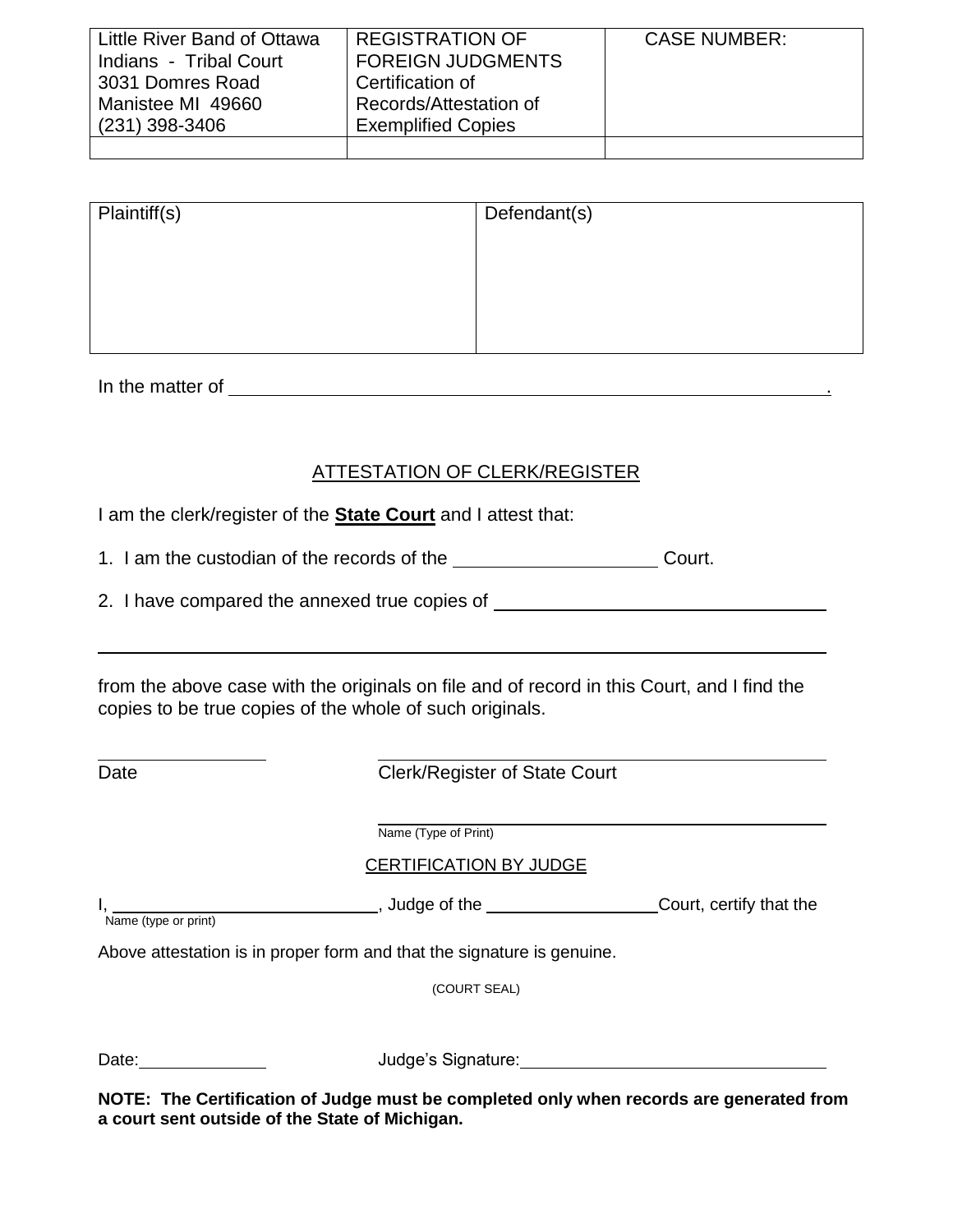## **Little River Band of Ottawa Indians Tribal Court**

| 3031 Domres Road<br>Manistee, MI 49660 | <b>Registration of Foreign Judgments</b><br><b>Affidavit of Judgment</b><br><b>Holder/Creditor</b> | Case No.      |  |
|----------------------------------------|----------------------------------------------------------------------------------------------------|---------------|--|
| Plaintiff (s)                          | VS                                                                                                 | Defendant (s) |  |
| In the matter of:                      |                                                                                                    |               |  |
|                                        | <b>AFFIDAVIT</b>                                                                                   |               |  |

## **TO THE TRIBAL COURT:**

- I, \_\_\_\_\_\_\_\_\_\_\_\_\_\_\_\_\_\_\_\_\_\_\_\_\_\_\_\_\_\_\_\_\_\_\_\_\_\_\_\_\_\_\_\_\_\_, depose and state:
- 1. That I am the judgment holder/creditor [lawyer or lay advocate of the judgment holder/creditor] in the above referenced matter.
- 2. That the name and last known post office address of the judgment debtor is:
- 3. That the name and last known post office address of the judgment holder/creditor is:
- 4. That the judgment attached to the Certification of Records/Attestation of Exemplified Copies, which accompanies the filing of this Affidavit, is final and that no appeal is pending regarding said judgment.
- 5. That subsequent orders vacating, modifying or reversing said judgment [as referenced in paragraph four (4) above] has been entered in the jurisdiction that rendered said judgment.
- 6. That the judgment debtor against whom the judgment [as referenced in paragraph four (4) above] has been rendered is subject to the jurisdiction of this Court with regard to enforcement of said judgment as a result of the following:

## **Tribal Member or employed by the Little River Band of Ottawa Indians.**

7. That the Court from which the judgment [as referenced in paragraph four (4)] was issued provides reciprocal full, faith and credit to the judgments of this Tribe based on the following:

**Tribal Court Rules, Sections 1.100 – 1.104**